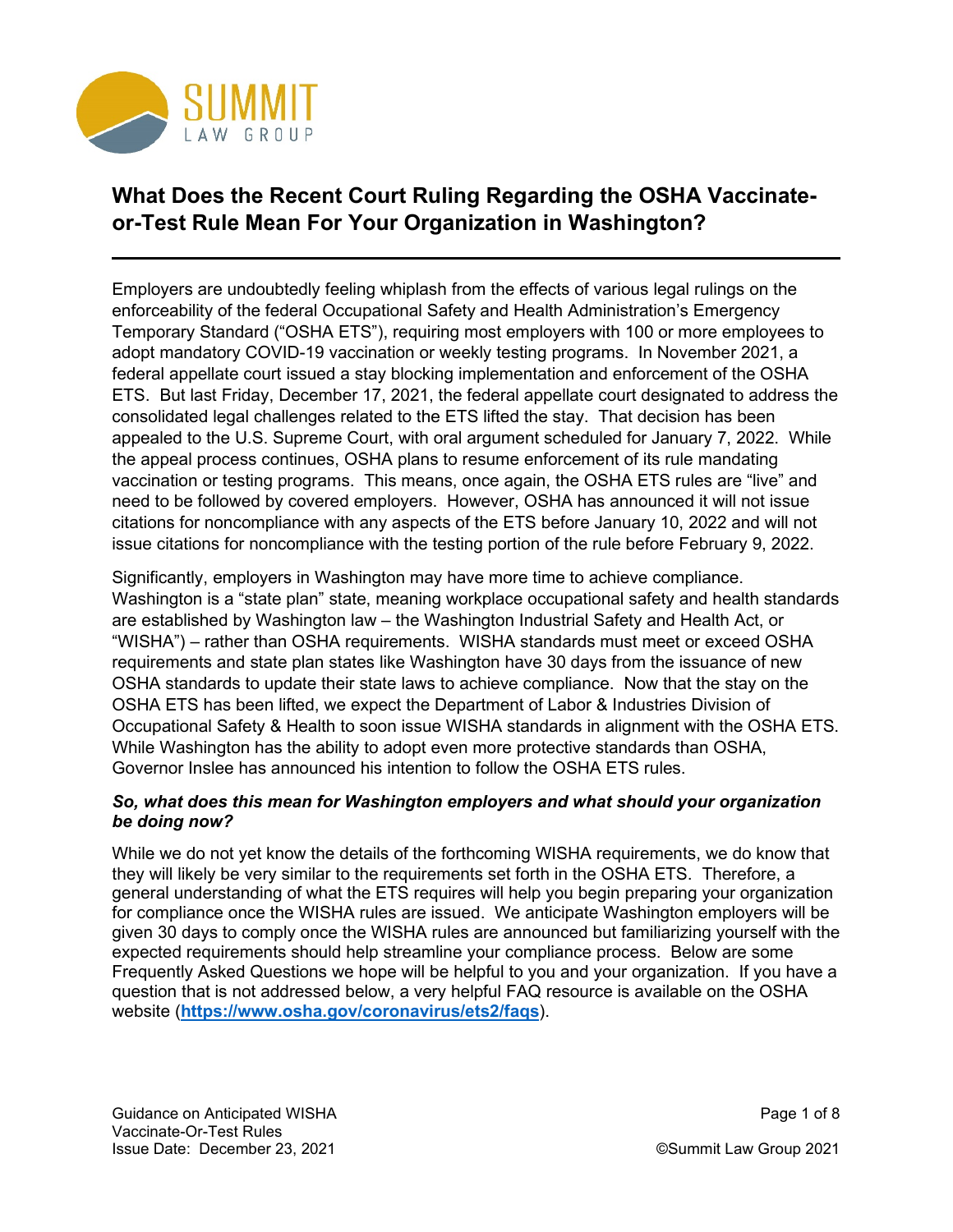*Important Note: This guidance is provided as of December 23, 2021. Further court proceedings or regulatory activity may affect employer obligations, so employers are strongly encouraged to closely monitor developments in this area.*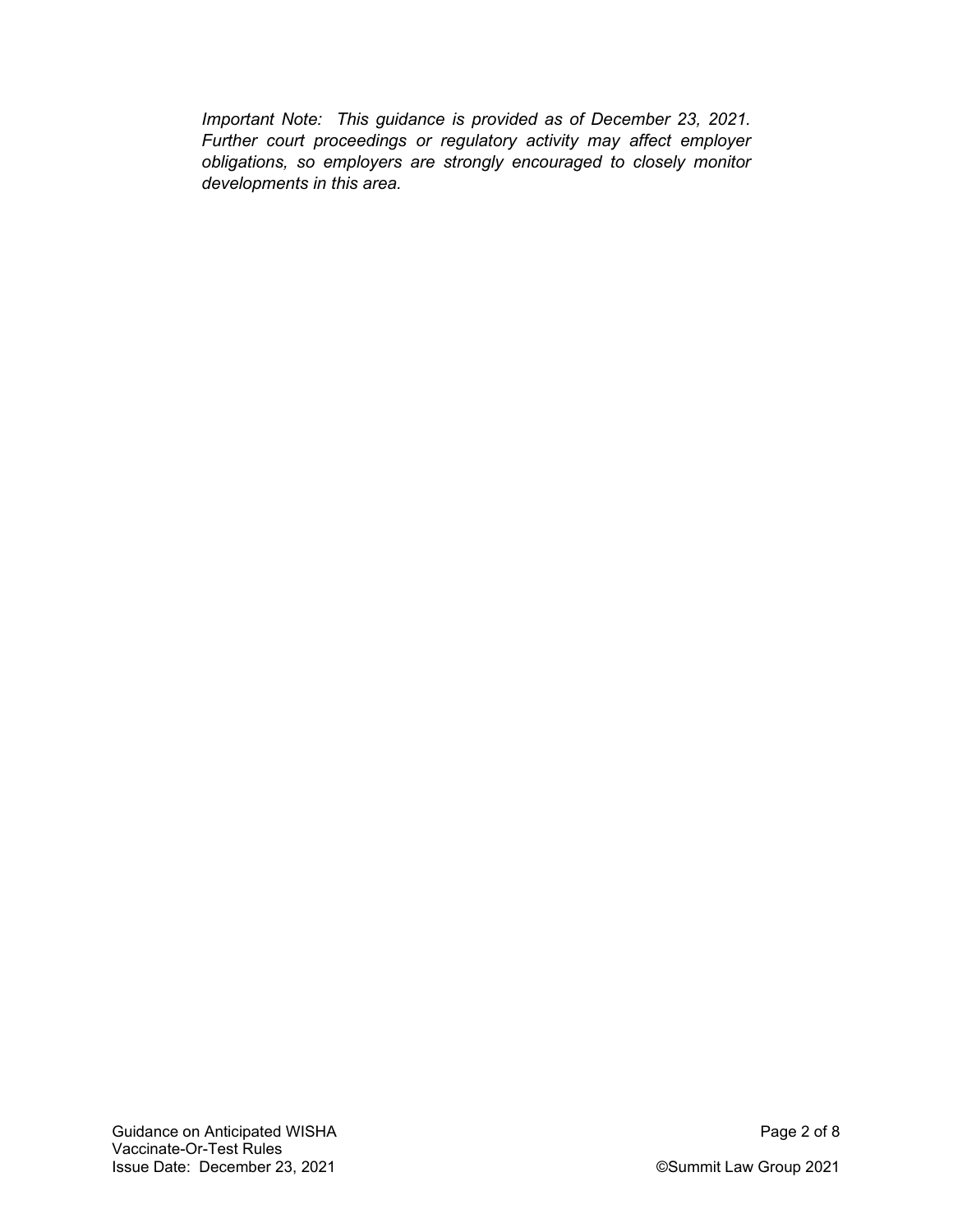## **Frequently Asked Questions**

## **Which employers will be covered by the WISHA vaccination/testing requirements?**

Assuming Washington's rule aligns with the OSHA ETS as to coverage, the requirements will apply to public and private sector workplaces with 100 or more employees. This number would be determined on an organization-wide basis, and the headcount would include part-time employees, temporary and seasonal workers, and remote employees. The WISHA rule may exclude workplaces and/or workers already subject to another vaccination mandate (*e.g.,* workers already subject to the mandate applicable to workers in healthcare or educational settings). The WISHA rule also will not cover those workplaces within OSHA's jurisdiction such as federal workplaces and workplaces on tribal lands.

## **What will be the general requirements of the WISHA vaccination/testing rules?**

Again, assuming the forthcoming WISHA rules follow the OSHA ETS, covered employers will be required to take the following actions:

- $\Box$  Adopt a policy (i) requiring vaccination or (ii) requiring either vaccination or weekly testing and masks for those not vaccinated
- $\Box$  Determine the vaccination status of each employee
	- $\Box$  Maintain vaccination records that must be available for inspection
	- $\Box$  Create a roster of employees indicating vaccination status
- □ Require employees to promptly provide notice if they test positive for COVID-19
- $\Box$  Remove from the workplace any employee with a positive COVID-19 test or diagnosis
- $\Box$  Ensure unvaccinated employees wear face coverings indoors or in vehicles with others
- $\Box$  Provide each employee with information about WISHA rules, including:
	- $\Box$  A workplace policy
	- $\Box$  Information about vaccination efficacy, safety, and benefits
	- $\Box$  Protections against discrimination and retaliation
	- $\Box$  Criminal penalties for false documentation
- $\Box$  Report work-related COVID-19 fatalities to L&I within 8 hours, and work-related hospitalizations within 24 hours
- $\Box$  Ensure records are available for inspection
- $\Box$  Ensure employees who are not fully vaccinated are tested for COVID-19 at least weekly (if in workplace) or within 7 days before returning to workplace (if away from workplace)

#### **When will these requirements take effect?**

This depends on when the WISHA rules are actually issued. We expect the State will require compliance with most of the requirements within 30 days of the date the rules are issued, with the testing requirement taking effect 30 days after that. Thus, an employer would have an initial 30 days to adopt and issue its policy, collect vaccination information, and process requests for reasonable accommodation (if applicable), then another 30 days to implement testing for any employees who are unvaccinated. However, we are still awaiting the exact timeline and deadlines from the State.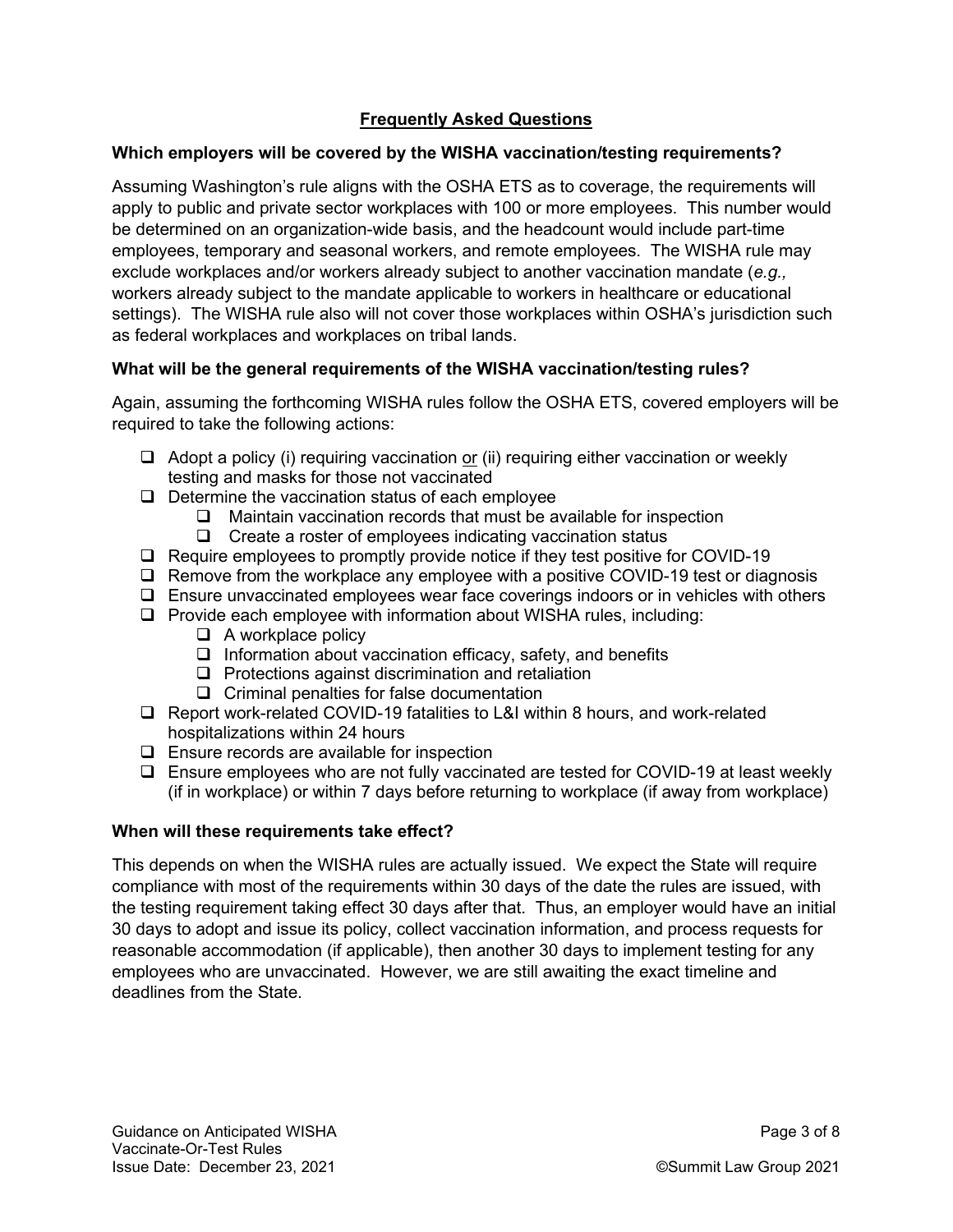## **Which employees will not be subject to the WISHA vaccination/testing requirements?**

The WISHA requirements likely will not apply to:

- Employees who do not report to a workplace where other individuals, such as coworkers or customers, are present;
- Employees who work from home (provided that these employees must be tested within 7 days of any on-site presence);
- Employees who work exclusively outdoors on all workdays
	- These employees cannot routinely occupy vehicles with other employees as part of work duties; and
	- Must work outdoors for the entire workday except for *de minimis* time spent indoors where other individuals may be present (*e.g.,* use of multi-stall bathroom, brief presence in an administrative office, etc.)

Notably, even if an employee is not subject to the vaccination or testing mandate, the employee will likely need to be included in the employer headcount for purposes of determining whether an employer has 100 or more employees and is thus covered by the WISHA rules.

#### **What are the policy options our organization has?**

An employer has two options in adopting a written policy to achieve compliance:

#### Option 1: Mandate Vaccination Against COVID-19

With this option, the employer would need to engage in the accommodation dialogue for those employees who are unable to get vaccinated due to medical/disability reasons or due to sincerely held religious beliefs. Any employee who is granted an accommodation and who works on-site, however, must be subject to weekly COVID-19 testing and must wear a face covering.

#### Option 2: Require Either Vaccination or Weekly COVID-19 Testing and Masking

With this option, employers need not process requests for medical or religious accommodation from vaccination, as any employee who is unvaccinated would simply be required to undergo weekly testing and wear a mask if they work on-site. An employer can thus avoid the challenges of evaluating requests for accommodation at the outset but does assume the administrative burden arising from ongoing testing requirements for unvaccinated personnel. However, should an employee have a medical/disability reason preventing the employee from wearing a mask, then the employer must engage in the accommodation dialogue on that specific issue.

#### **What will be the requirements for our organization's written policy?**

Again, if the WISHA rules align with the OSHA rules, an employer will be required to adopt a written policy addressing the following:

- □ Vaccination vs. Vaccination/Testing requirement
- $\Box$  Explanation of any potential exclusions from the vaccination mandate
	- $\Box$  Process for requesting and evaluating medical/disability and religious accommodation requests
	- $\Box$  Expectations for remote or outside workers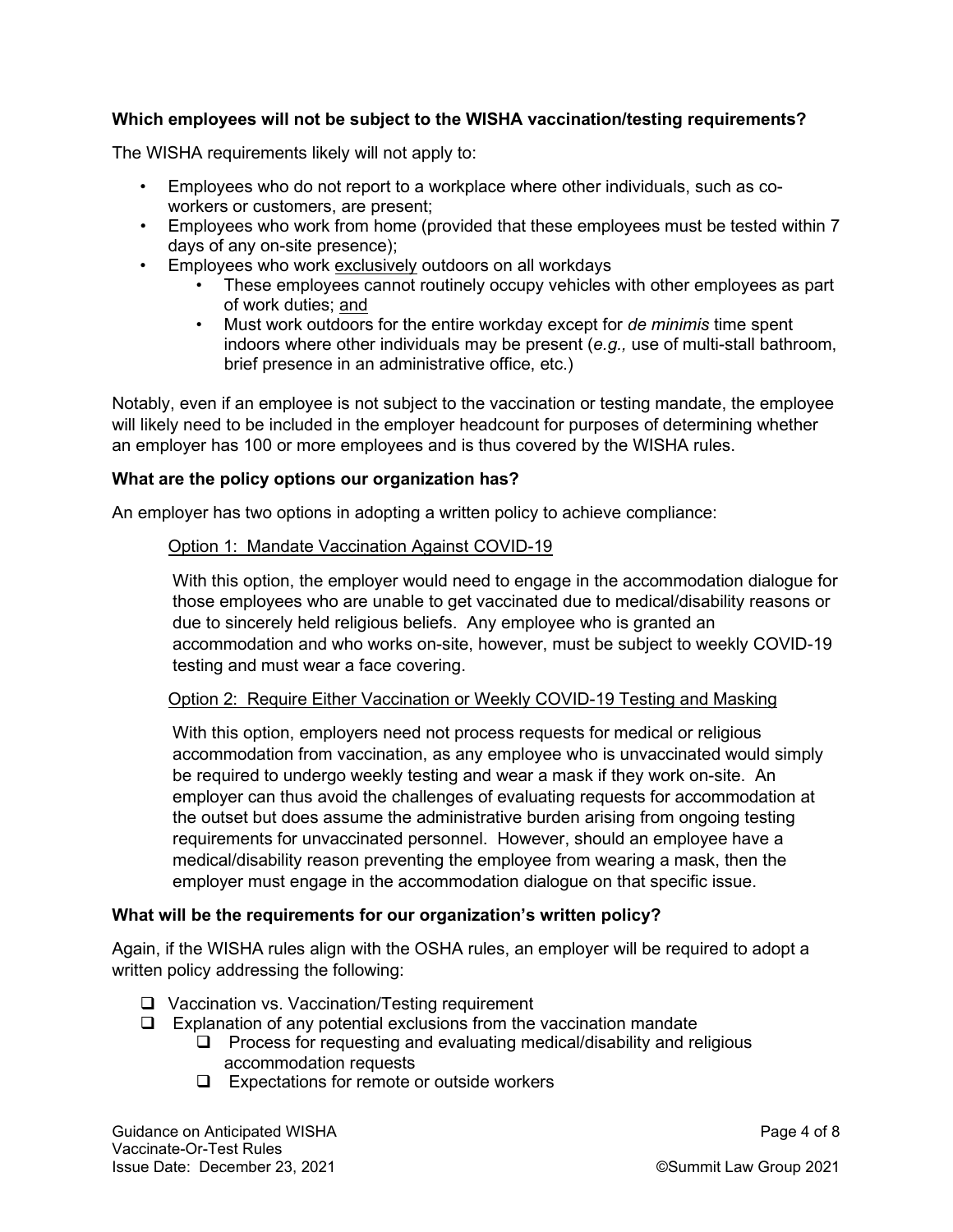- $\Box$  Required disclosure of vaccination status and process for vaccination verification
- $\Box$  Paid time and sick leave for vaccination purposes (see minimum requirements below)
- □ Notification and removal requirements if testing positive for COVID-19
- $\Box$  Informational requirements
- $\Box$  Disciplinary action for employees who fail to comply
- $\Box$  Other: effective date, timelines for compliance, etc.

Thankfully, OSHA has provided policy templates for employers to use, which can be accessed here: [https://www.osha.gov/coronavirus/ets2.](https://www.osha.gov/coronavirus/ets2) There are two different templates based on whether an employer prefers a vaccination mandate or a vaccination/testing approach. The OSHA website also provides resources employers can use to comply with informational requirements (*e.g.,* information about the efficacy and benefits of vaccination). Washington's Department of Labor & Industries may provide similar resources but even if it doesn't the OSHA resources should be a great starting point for employers.

#### **What employee leave requirements will be imposed under the WISHA rules?**

If the WISHA rules closely follow the OSHA ETS as expected, employers will need to offer certain time-off benefits arising from vaccination and recovery. Specifically, employers will likely be required to provide at least the following:

• **"**Reasonable" paid time off to receive the vaccination, if during hours of work

Employees cannot be forced to use accrued leave for this purpose; therefore, employers may need to provide additional paid time off. OSHA indicated "reasonable" time off means up to four hours of paid time, including travel time, for receiving each primary dose (although WISHA could establish a more generous entitlement). No paid leave is required if an employee is vaccinated outside of work hours. OSHA indicated that this leave requirement is not retroactive for employees who are already vaccinated.

• "Reasonable" paid time off to recover from vaccination side effects

OSHA indicated that employees should be given up to two days of paid time per primary vaccine dose to recover from vaccination side effects. Under the OSHA rule, employers can require employees to first use their accrued sick leave or PTO (but not their vacation); however, if an employee has no paid sick leave or PTO available, the employer must provide up to two days of additional paid leave and cannot treat this as an advance of leave. WISHA rules could deviate from the OSHA rule on this issue, as L&I takes the position that employers cannot compel the use of Washington Paid Sick Leave.

#### **If our organization allows testing as an alternative to vaccination, what requirements will apply to testing?**

When testing is required

- Unvaccinated employees who report to a workplace where others are present, at least weekly or more frequently, must be tested for COVID-19 at least once every 7 days;
- Unvaccinated employees who do not regularly report to a workplace where other people are present at least weekly must be tested for COVID-19 within 7 days of returning to the workplace;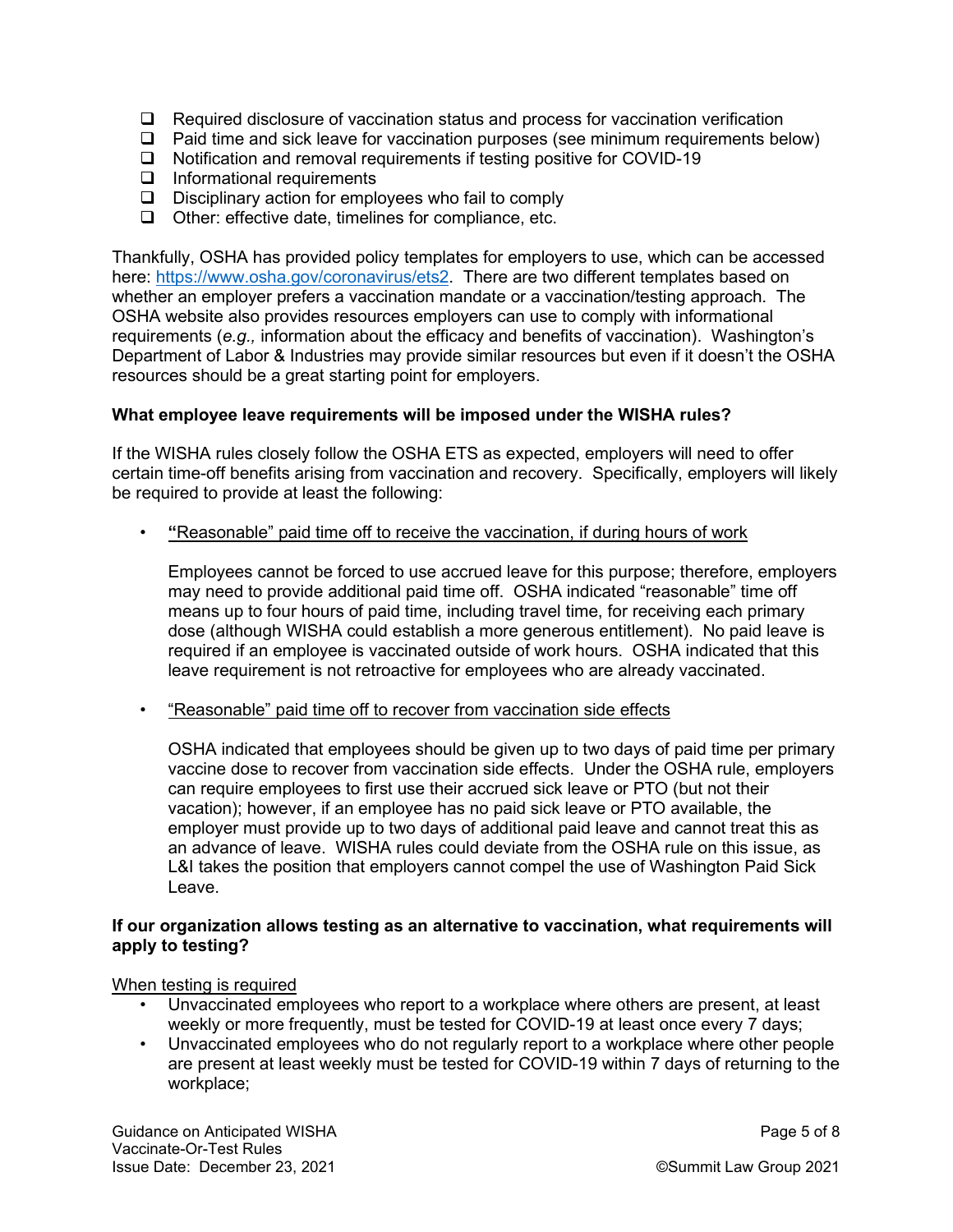• There is a limited exception for a worker who had COVID-19 within last 90 days; following isolation and recovery, such an employee may return to the workplace without testing but must wear a mask and resume testing after 90 days.

#### What kind of testing is required?

Tests must be FDA authorized, and may include laboratory tests, proctored over-the-counter tests, point-of-care tests, and tests where collection and processing is done or observed by the employer. Tests that are both self-administered and self-read are not permitted. Antibody tests are not sufficient. You may want to consider identifying the tests to be used and training personnel to administer the test.

#### Who pays for testing-related costs?

The OSHA ETS rules indicate they do not require employers to cover the cost of testing or pay employees for time spent testing (but notes that this may be required by other laws, labor agreements, etc.). Last week, the Biden Administration announced it will require private health insurers to cover the costs of at-home COVID-19 tests. More information should be available soon on this, but assuming this requirement is implemented, employers may be able to require employees obtain the tests themselves and seek reimbursement from their health insurance plan. That said, if an at-home test kit is permitted under the employer's policy, it must be administered or observed by the employer, as noted above.

While OSHA indicated its rules do not require employers to compensate employees for time spent testing, the WISHA rule may require this given Washington's expansive concept of "hours worked" under Washington's Minimum Wage Act. This is something to watch for in the WISHA rule. If testing time is compensable, employers may have a strong interest in procuring tests that can be done at the workplace to minimize travel and waiting time associated with testing at a laboratory or other off-site location.

#### Testing Records

Employers will likely be required to maintain a record of each test result for every employee subject to the testing requirements. These records should be treated as confidential medical records.

#### **What will the WISHA rule require with respect to face covering?**

Washington already has mask requirements in effect (see current L&I guidance: [https://lni.wa.gov/forms-publications/F414-164-000.pdf\)](https://lni.wa.gov/forms-publications/F414-164-000.pdf), so it is unclear whether the existing requirements would be modified via new WISHA rules. If WISHA adopts the OSHA standard, employees who are not fully vaccinated will be required to wear face coverings indoors and in vehicles with others, except:

- When alone in a room with floor-to-ceiling walls and closed door
- For a limited time while eating or drinking, or for identification purposes to comply with safety/security requirements
- While wearing a respirator or face mask
- Where the employer can show wearing face coverings is infeasible or creates a greater hazard. *For example:*
	- Where it's important to see employee's mouth
	- Where the work requires use of employee's uncovered mouth
	- When wearing face covering presents risk or serious injury or death to employee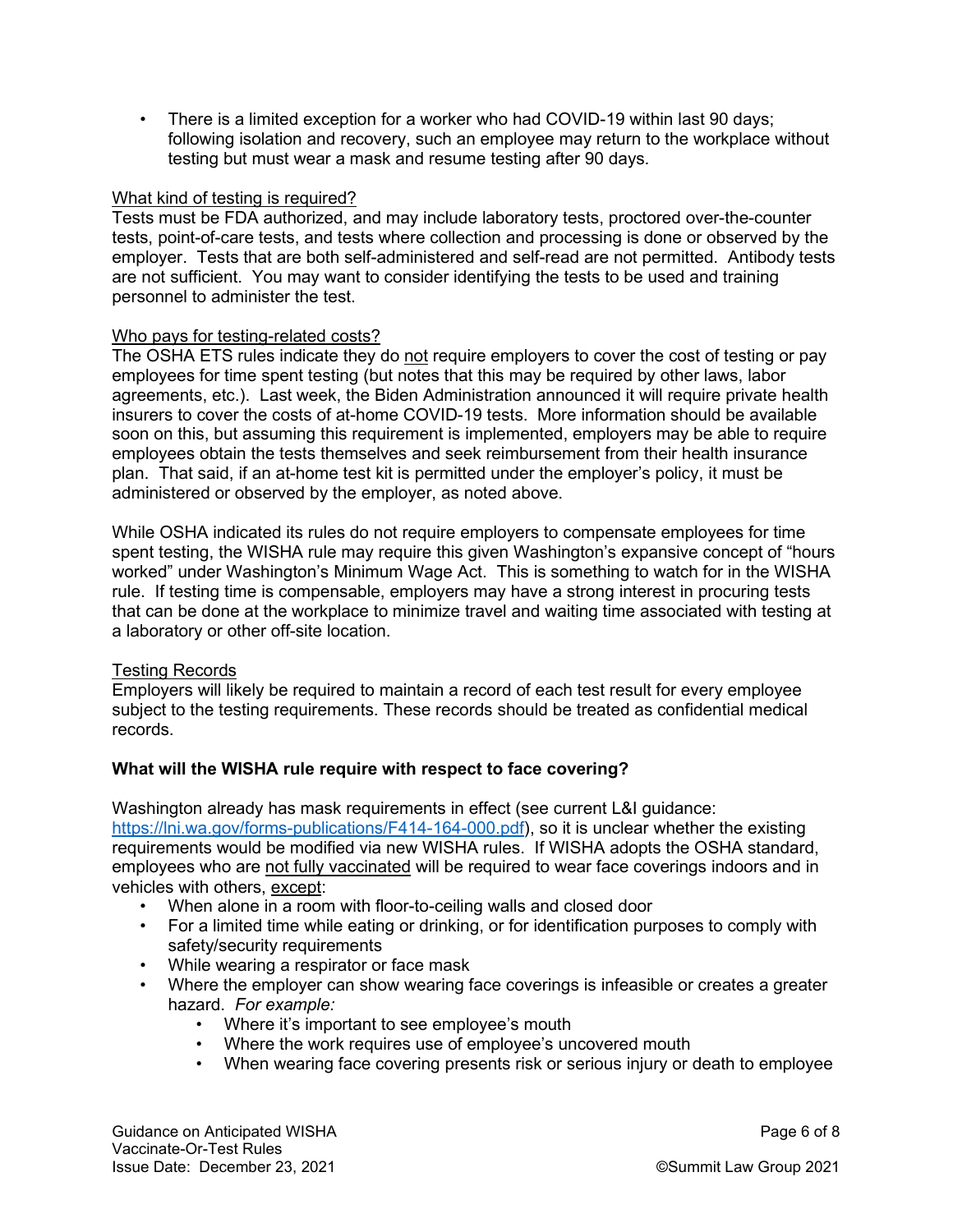## **Are employers required to bargain with unions over the decision about whether to mandate vaccination or allow the option of vaccination or testing?**

This may depend on whether an employer is in the private or public sector. For private sector employers under the jurisdiction of the National Labor Relations Board (NLRB), the NLRB has communicated that employers are not required to bargain over matters that are clearly required by the OSHA ETS, but are required to bargain over matters where the employer has discretion under the rules. For example, because employers have discretion regarding whether to adopt a vaccination mandate policy or vaccination/testing policy, this decision is subject to bargaining.

For public sector employers subject to the jurisdiction of the Washington Public Employment Relations Commission (PERC), the answer has not been squarely addressed, but we believe that in light of existing PERC duty to bargain precedent and the strong public interest at issue, the decision about which policy approach to take is within management's discretion. As a result, the decision itself is not likely a mandatory subject of bargaining, but employers will be required to bargain the impacts of its chosen approach. We are still awaiting further legal guidance from PERC on this subject.

## **Employer Action Items**

The following checklist may be useful in ensuring your organization is informed and prepared:

- Determine whether you are a covered employer with 100+ employees.
	- $\circ$  If you are a covered employer, decide whether your organization will adopt a policy requiring vaccination or a policy allowing employees to either be vaccinated or subject to testing and masking requirements. Review OSHA's template policies, although it probably makes sense to hold off on finalizing a policy until the WISHA rules are issued, to ensure the WISHA requirements do not deviate from the OSHA ETS rules.
- Evaluate your duty to bargain; once your organization has determined how it wants to implement the WISHA rules, communicate with unions, clearly specify the upcoming implementation deadlines, and offer impact bargaining.
- If you will mandate vaccination, determine the process you will use to review and make determinations about requests for reasonable accommodation based upon medical/disability reasons and/or sincerely held religious beliefs. Begin developing forms to be used by employees requesting an exemption.
- If you will have some employees who are subject to testing, evaluate what testing protocols will be used. If your organization will provide testing, research options, including the expected cost and availability of testing supplies.
- Determine what process you will use to collect and maintain vaccination and testing records.
- Plan for employee communications.
- Monitor communications from L&I regarding the issuance of WISHA rules.